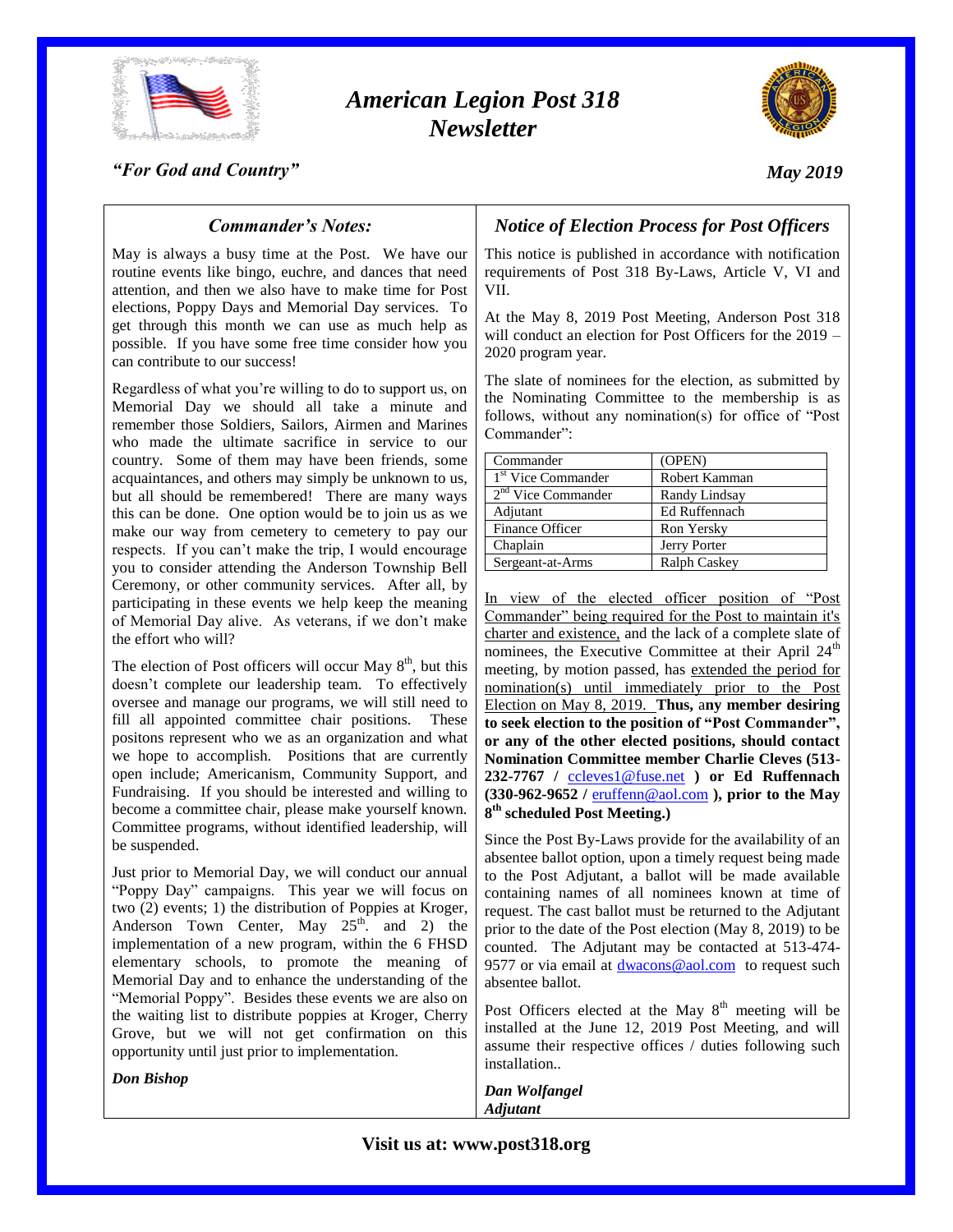### *Charitable Giving*

Over the course of each year American Legion Post 318 Charities, Inc. (*Charities, Inc.*) contributes thousands of dollars to programs and causes important to our membership.

As a member, you can help raise the money we need to fund our programs in the following manner; 1) make tax deductible contributions to *Charities, Inc.*, 2) attend *Charities, Inc*. fundraisers, 3) volunteer to work *Charities, Inc*. events, and 4) register with both Kroger and Amazon to participate in their corporate charitable giving programs (see below).

**Kroger Community Rewards** – If you are a Kroger customer and are not currently supporting a charitable organization through *Kroger Community Rewards*, we would encourage you to do your part! Go to [www.kroger.com,](http://www.kroger.com/) and register for the Kroger Community Rewards program and select *American Legion Post 318 Charities*, Inc. as your cause.

**Amazon Smiles** – *American Legion Post 318 Charities Inc.* is now registered with Amazon Smiles. So, if you shop at Amazon and select *American Legion Post 318 Charities, Inc.* as your charity, Amazon donates 0.5% of all eligible purchases. To maximize our revenue opportunities, please share this information with family and friends.

The following provides a summary of the income received and programs recently funded by *Charities, Inc*.:

|                                  | <b>Income</b> | <b>Expenses</b> |
|----------------------------------|---------------|-----------------|
| <b>Bingo</b>                     | \$<br>383     |                 |
| <b>Kroger Rewards</b>            | 214<br>\$     |                 |
| <b>Amazon Smiles</b>             | \$<br>22      |                 |
| <b>Donations</b>                 | \$<br>40      |                 |
| <b>Gifts for Yanks Donations</b> | \$<br>184     | \$<br>504       |
| Rent                             |               | \$<br>300       |
| <b>Volunteer Raffle</b>          |               | 100<br>\$       |
| <b>Forest Airs Donation</b>      |               | \$<br>60        |
| <b>After Prom (3 Local HS)</b>   |               | \$<br>300       |
| <b>Hillcrest Cemetery</b>        |               | \$<br>100       |
| <b>Special Olympics</b>          |               | \$<br>160       |
| 4 <sup>th</sup> of July Parade   |               | 125             |
| <b>VAVS</b>                      |               | \$<br>36        |
| <b>Bible Purchase</b>            |               | \$<br>143       |
| Total                            | \$<br>843     | \$1,828         |

### *Fund Raising Update*

The Post needs to raise about \$6,000 each month to continue operations. For April, bingo and our dances

underperformed, but we were able to meet our cash flow needs with contributions from our fish fry's and hall rentals. Thanks to everyone who contributed to this success.

Going forward you can support us by attending, or working, any or all of our funding projects.

| Event           | <b>Contribution</b> |
|-----------------|---------------------|
| <b>Bingo</b>    | \$1,972             |
| <b>Euchre</b>   | 296                 |
| <b>Dances</b>   | - 970               |
| <b>Rentals</b>  | \$1,605             |
| <b>Fish Fry</b> | \$2,170             |
| Total           | \$7,013             |



**Every Thursday** Door Open 6:30 PM Play Begin 7:00 PM  $|c|$ 11 $e$ Ò \$5 Buy In (\$2.50 Prize Money - \$2.50 Post Donation **Cash Bar Table Snacks Ample Free Off Street Parking** Round About Travelers, LLC **Upcoming Trips:** Sept 16-21 - Branson (6 shows/2 Shopping Trips) Overnight St. Louis - \$609 dbl. occup. per person Oct. 22-24 - Soaring Eagle Casino & Resort Mt. Pleasant, MI/shop & dine in Frankenmuth Receive \$100 In slot play/ food \$309 dbl. occup. per person Call Ginny @ 513-608-9120 or **Mention Post 318** email gkaldmo@gmail.com.

**Visit us at: www.post318.org**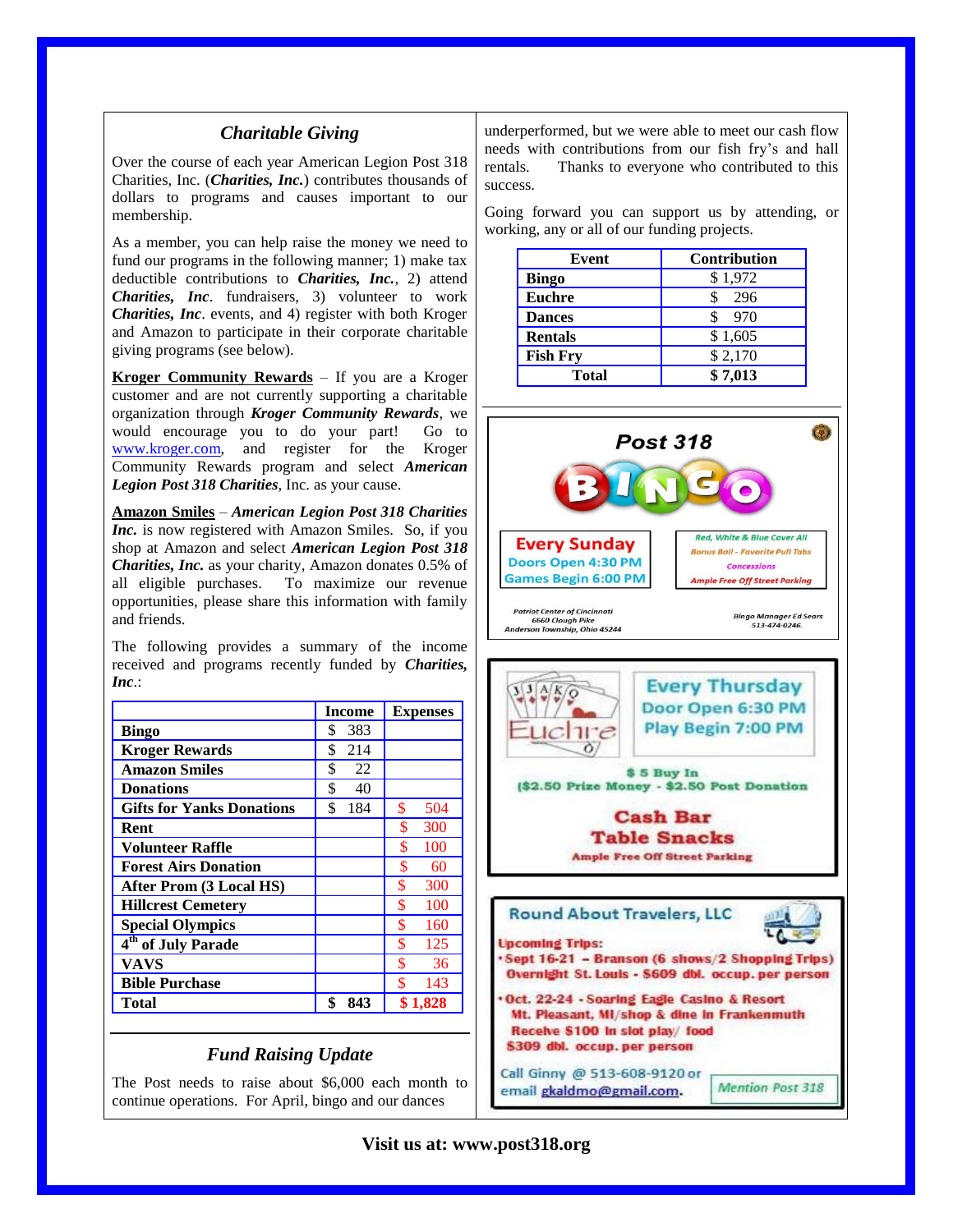

Sign up list for Memorial Day ceremonies will be at the

*Ralph Caskey SAA*

General Membership Meeting on May 8<sup>th</sup>.

# **Visit us at: www.post318.org**